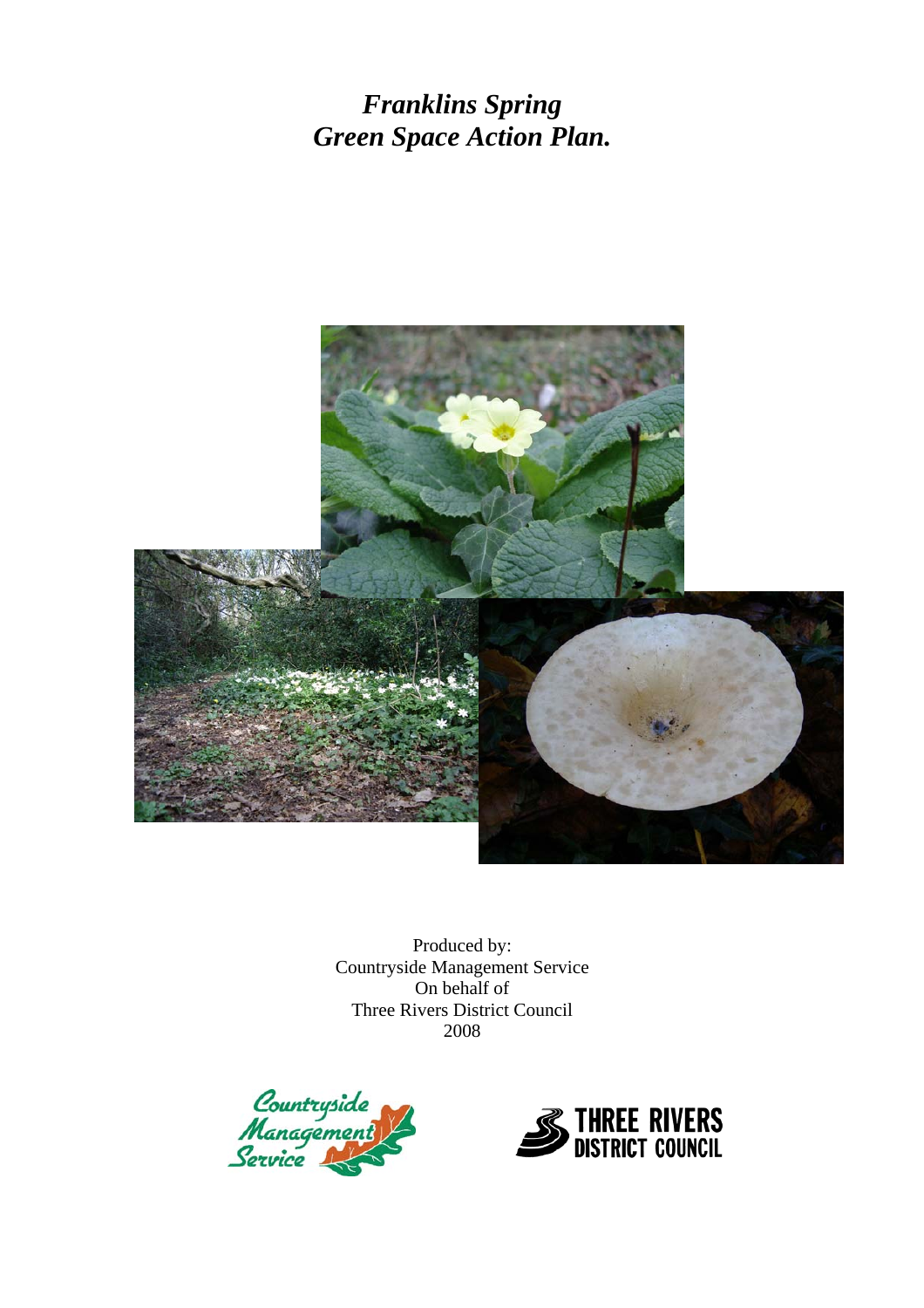# *Contents:*

| 1.0 Introduction                       | 3 |
|----------------------------------------|---|
| 2.0 Site Description                   |   |
| $3.0$ Aim                              |   |
| 4.0 Objectives                         |   |
| <b>5.0 Current Management</b>          | 3 |
| 6.0 Suggested Roles for implementation |   |
| <b>6.1 CMS</b>                         | 3 |
| 6.2 TRDC                               |   |
| <b>6.3 Community involvement</b>       |   |
| 7.0 Contacts                           |   |
| 8.0 Suggested management               |   |
| 9.0 Actions                            | 5 |
| $10.0$ Maps                            | 6 |
| <b>Figure 1</b>                        | 6 |
| Figure 2                               | 6 |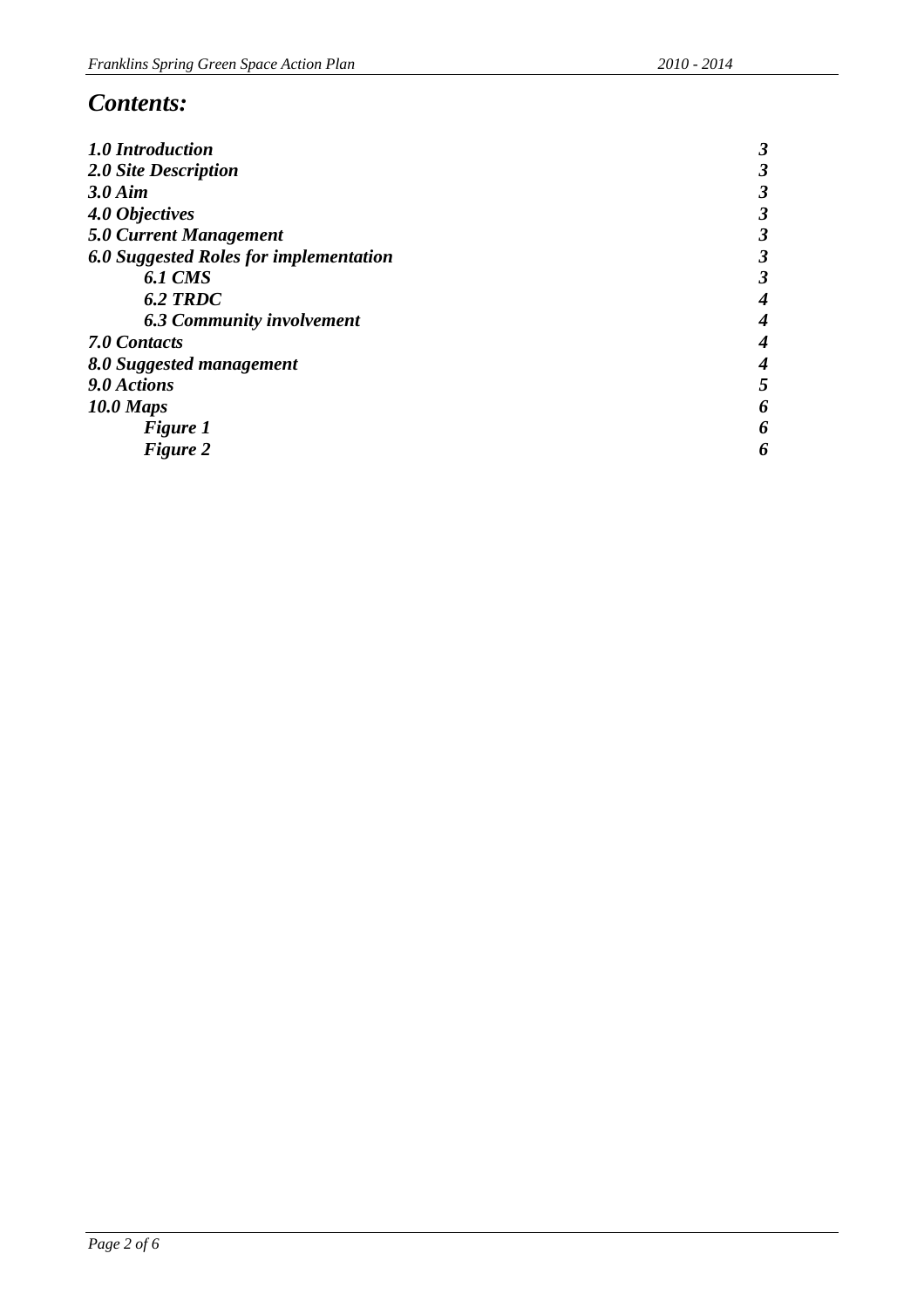# *Franklins Spring Green Space Action Plan.*

## *1.0 Introduction*

Franklins Spring is small fairly isolated woodland site in Maple Cross, Hertfordshire. It is currently an Ecosite 88/012. A remnant ancient semi – natural woodland, 1.11 ha in size, the woodland is owned and managed by Three Rivers District Council.

## *2.0 Site Description*

The wood is comprised mainly of Beech (*Fagus sylvatica)* with occasional Oak (*Quercus robur*), these are mostly found on the Hornhill road side of the wood but scattered throughout. The under story layer is comprised of Hazel (*Corylus avellana)*, Hawthorn (*Crategus monogyna)* and some Holly (*Ilex aquifolium)*. Ground layer has several ancient woodland indictors including wood anemone (*Anemone nemorosa)* and Bluebell (*Hyacinthoides non-scripta)*. It is also a protected species site.

A chalk pit is evident in the south – east corner; however there is a large amount of rubbish that has been tipped into it.

There are no official rights of way in the wood; however there are a number of desire lines running throughout the site.

### **3.0** *Aim*

• To produce a Green Space Action plan to maintain the biodiversity value of the site whilst still allowing public access.

# *4.0 Objectives*

• To advise on the management of the site to maintain the biodiversity value of the woodland.

### *5.0 Current management*

Current management includes health and safety work on larger trees and the removal of fly tipping as and when necessary. Due to the small size of the woodland a non – intervention approach as is currently employed should be the main management tool.

## *6.0 Suggested roles for implementation*

#### *6.1 Countryside Management Service (CMS)*

- Specialist advice
- Support with grant applications
- Specifications for management works
- Press and PR with Three Rivers District Council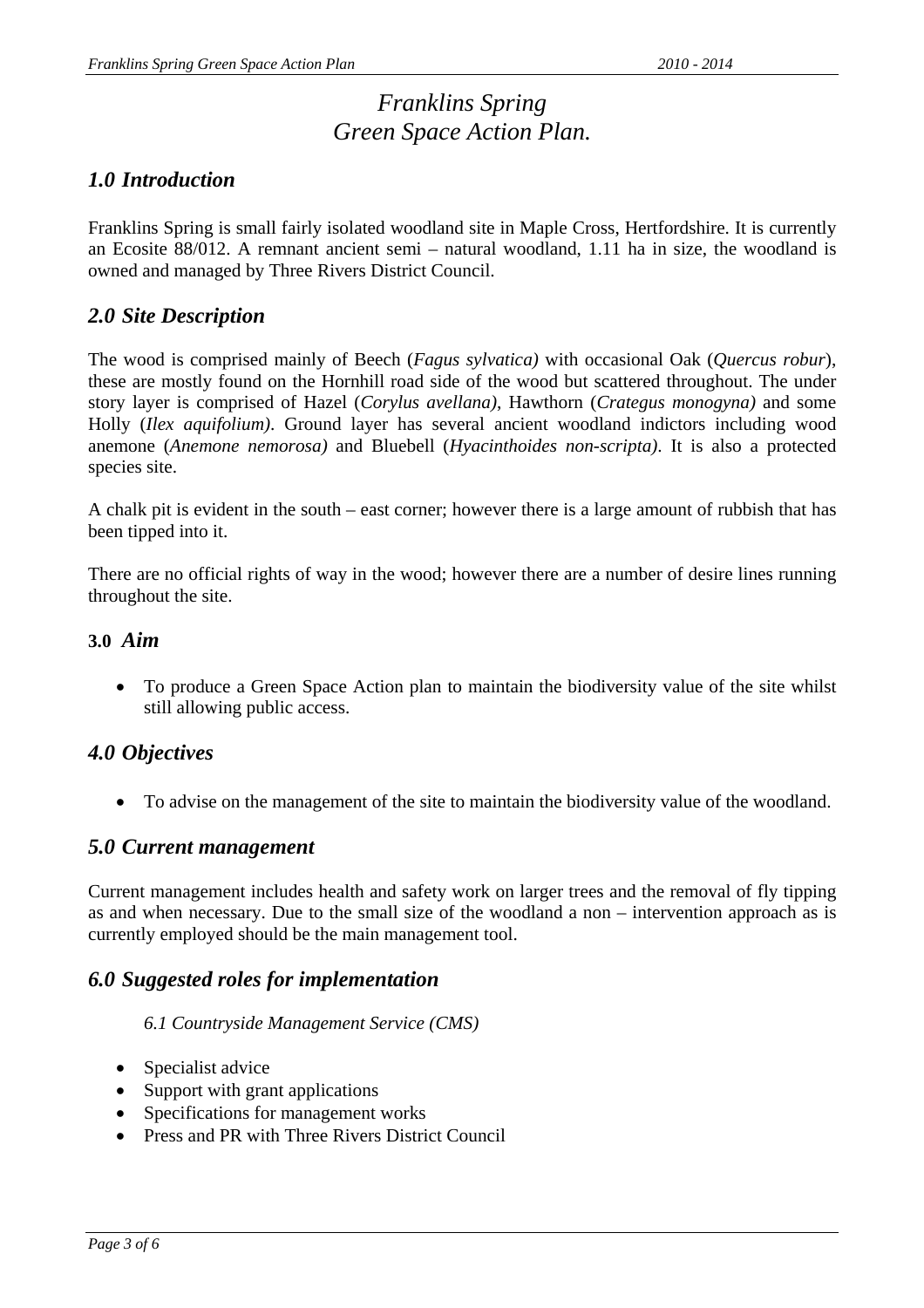### *6.2 Three Rivers District Council*

- Responsible for implementation of plan
- Day to day management of Franklins Spring
- Admin and budget management
- Signature and responsibility for grant applications/claims
- Member involvement and reporting

#### *6.3 Community*

- Eyes and ears reporting to Three Rivers District Council
- Open days, guided walks, family events

## *7.0 Contacts*

Three Rivers District Council Darren Monk/Julie Hughes 01923 727124

Countryside Management Service West and Southern Area CMS Building The Nursery Site Hixberry Lane St Albans **Herts** AL4 0TZ (Telephone 01727 848168)

### *8.0 Suggested management*

Due to the small size and nature of the site the following is suggested as management:

- Manage the wood as non intervention
- Health and safety work which is necessary
- Removal of fly tipping
- Monitor the Holly to ensure that it doesn't become invasive.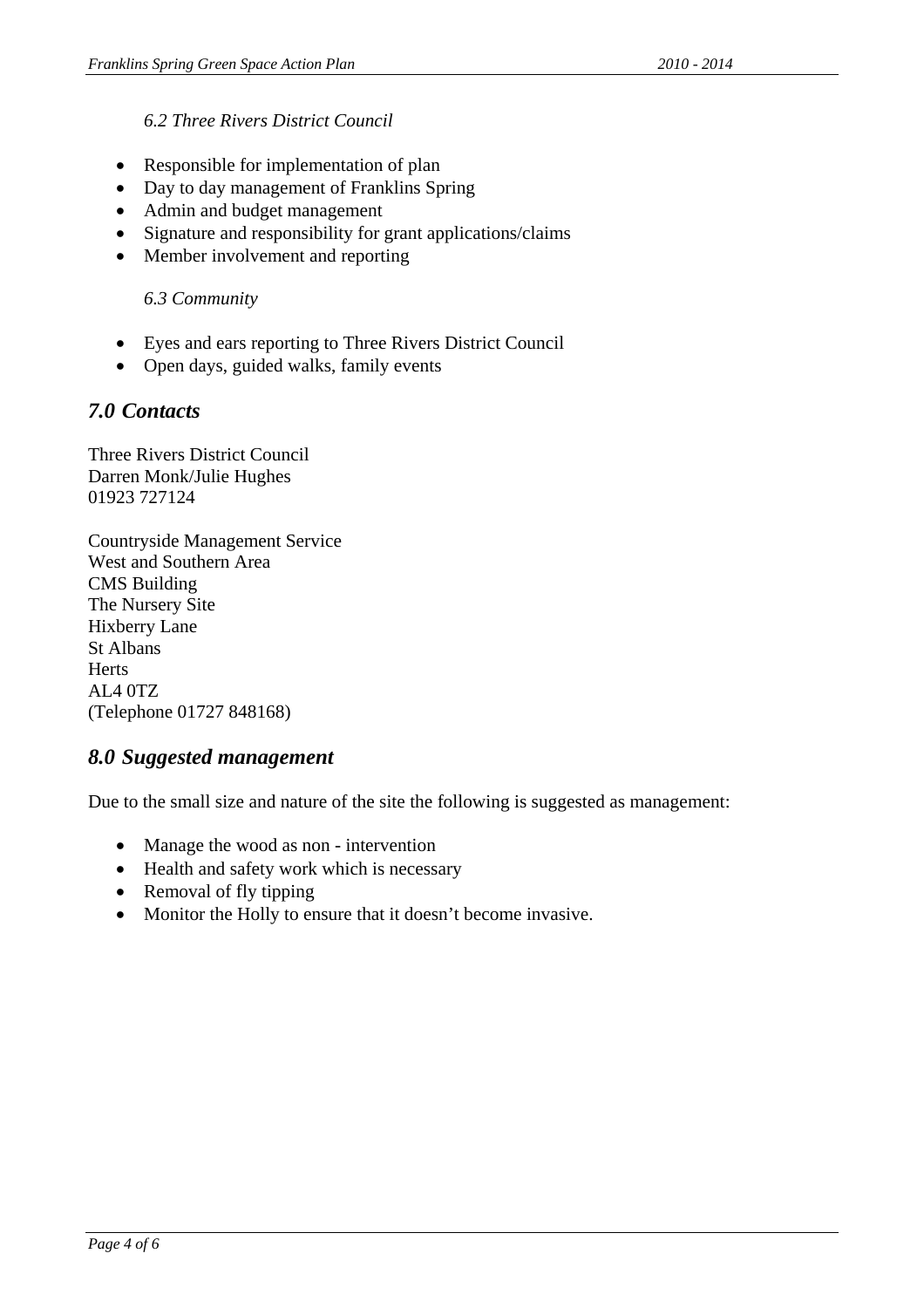# *9.0 Actions*

| <b>Draft Franklin Spring GAP actions (2010 – 2014)</b> |  |  |
|--------------------------------------------------------|--|--|
|                                                        |  |  |

| Year            | <b>Activity</b>                | <b>Partner</b> | <b>Cost estimate</b> | <b>Potential</b>    |
|-----------------|--------------------------------|----------------|----------------------|---------------------|
|                 |                                |                |                      | sources of          |
|                 |                                |                |                      | funding             |
|                 |                                |                |                      |                     |
| Annually as per | Site risk assessment & tree    | <b>TRDC</b>    | N/A                  | <b>TRDC</b> Tree    |
| contact         | safety survey                  |                |                      | contract            |
| specification   |                                |                |                      |                     |
| Annually as per | Litter pick/remove             | <b>TRDC</b>    | N/A                  | <b>TRDC</b> Grounds |
| contract        | flytipping                     |                |                      | maintenance         |
| specification   |                                |                |                      | contract            |
| Annually as per | <b>Monitor and maintain</b>    | <b>TRDC</b>    | N/A                  | <b>TRDC</b> Grounds |
| contract        | signage and bins and other     |                |                      | maintenance         |
| specification   | infrastructure                 |                |                      | contract            |
| Annually as per | <b>Maintain definitive and</b> | TRDC/HCC       | N/A                  | <b>TRDC</b> Grounds |
| contract        | permissive access for horses   | (along RoW)    |                      | maintenance         |
| specification   | (where permitted) and          |                |                      | contract / HCC      |
|                 | pedestrians                    |                |                      |                     |
| Yr1 (2010)      | <b>Monitor Holly</b>           | <b>TRDC</b>    |                      | <b>TRDC</b>         |
| Yr2(2011)       | <b>Monitor Holly</b>           | <b>TRDC</b>    |                      | <b>TRDC</b>         |
| Yr3 (2012)      | <b>Monitor Holly</b>           | <b>TRDC</b>    |                      | <b>TRDC</b>         |
| Yr4(2013)       | <b>Monitor Holly</b>           | <b>TRDC</b>    |                      | <b>TRDC</b>         |
| Yr5(2014)       | <b>Monitor Holly</b>           | <b>TRDC</b>    |                      | <b>TRDC</b>         |
|                 |                                |                |                      |                     |
|                 |                                |                |                      |                     |
|                 |                                |                |                      |                     |